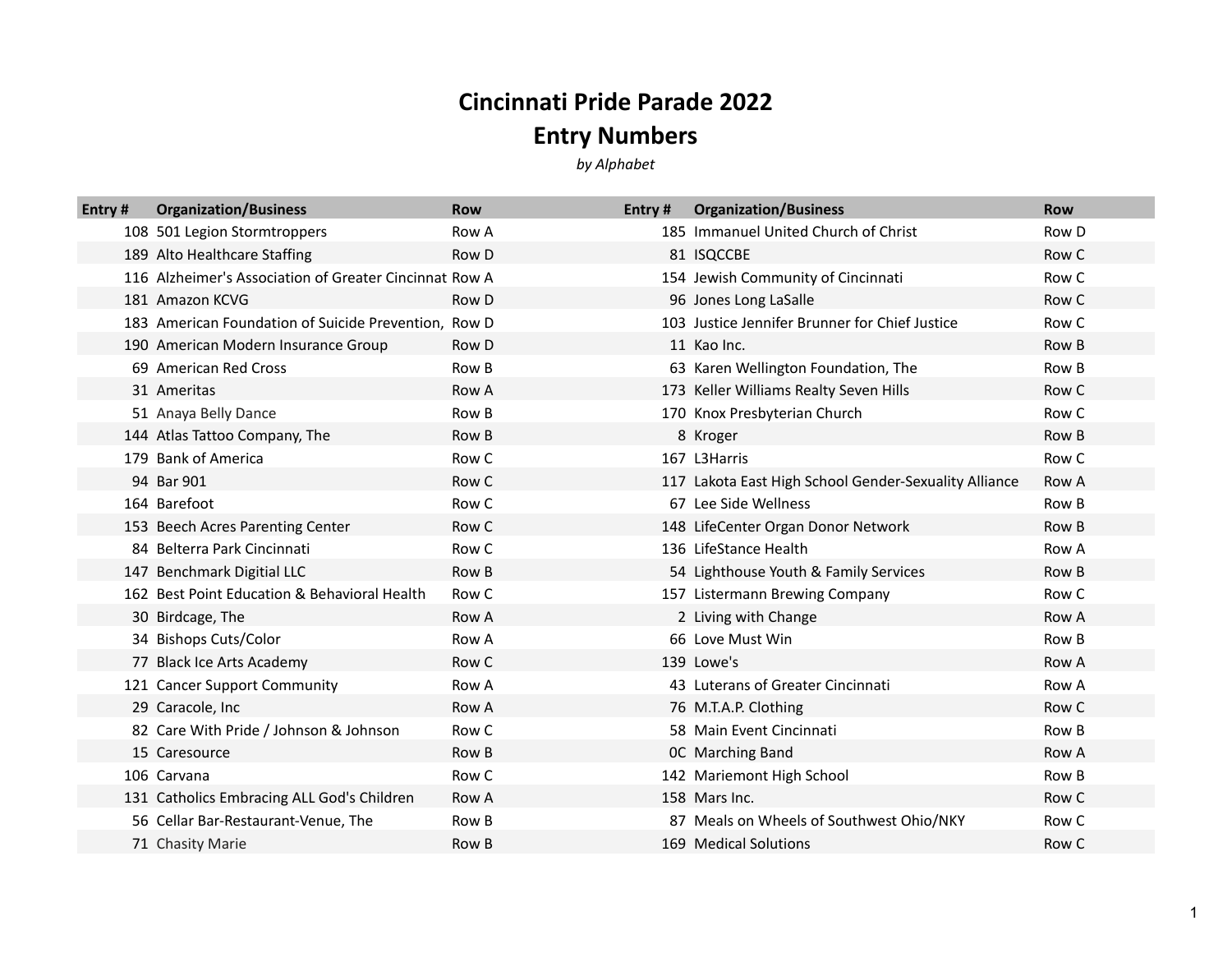| 36 Christ Hospital Health Network                    | Row A | 119 MedVet Cincinnati                                           | Row A |
|------------------------------------------------------|-------|-----------------------------------------------------------------|-------|
| 4 Cincinnati Bell/ALTAFIBER                          | Row A | 55 Metro                                                        | Row B |
| 188 Cincinnati Better Business Bureau                | Row D | 25 Molina Healthcare                                            | Row A |
| 110 Cincinnati Black Pride                           | Row A | 41 Mt. Auburn Presbyterian Church                               | Row A |
| 19 Cincinnati Children's Hospital                    | Row C | 135 Natalie Buonavita                                           | Row A |
| 101 Cincinnati Cyclones                              | Row C | 126 National Park Service                                       | Row A |
| 47 Cincinnati Leather                                | Row B | 130 National Youth Advocate Program (NYAP)                      | Row A |
| 68 Cincinnati Men's Chorus                           | Row B | 79 New Thought Unity Center                                     | Row C |
| 53 Cincinnati Opera                                  | Row B | 134 Northern Kentucky Uni SAFE - Staff and Faculty for Ec Row A |       |
| 174 Cincinnati Public Schools                        | Row C | 125 Ohio National Financial Services                            | Row A |
| 33 Cincinnati Rollergirls/Bishops Cuts & Color       | Row A | 72 Old Street Saloon                                            | Row B |
| 180 Cincinnati Symphony Orchestra                    | Row D | 6 P&G/Out and About                                             | Row A |
| 39 Cincinnati Zoo                                    | Row A | 100 PATH Behavioral Healthcare                                  | Row C |
| 48 CinCity Shakers                                   | Row B | 32 Pedal Wagon                                                  | Row A |
| 27 Cincy Visitor's Bureau                            | Row A | 186 Phillips Edison & Company                                   | Row D |
| 118 City Pride - LGBTQIA+ Employee Resource Gr Row A |       | 178 Pivot Realty group                                          | Row C |
| 40 Clifton United Methodist Church                   | Row A | 20 Planned Parenthood                                           | Row C |
| 149 Coldwell Banker Realty                           | Row B | 50 PNC Bank                                                     | Row B |
| 143 Commonwealth Artists Student Theatre (CAS Row B  |       | 65 Pride Youth Development Foundation                           | Row B |
| 133 Community of Reason                              | Row A | 146 Project Yoga                                                | Row B |
| 89 Crazy Fox Saloon, The                             | Row C | 152 ProKids                                                     | Row C |
| 113 Crossport                                        | Row A | 191 ProLink Staffing                                            | Row D |
| 175 CVG Node Glamazon Chapter                        | Row C | 128 Proud Scholars                                              | Row A |
| 73 Dance Flash Fusion                                | Row B | 12 Prysmian Group                                               | Row B |
| 3 Delta                                              | Row A | 1 Pure Romance                                                  | Row A |
| 42 Denton Affair, The                                | Row A | 38 RDI Corporation                                              | Row A |
| 97 Deutsch Team @ Coldwell Banker, The               | Row C | 137 Recovery in Motion                                          | Row A |
| 91 DHL Express                                       | Row C | 59 Red Dog Pet Resort & Spa                                     | Row B |
| 161 Dinsmore                                         | Row C | 62 Red Hot Dancing Queens                                       | Row B |
| 60 Duke Energy                                       | Row B | 16 Reds                                                         | Row C |
| 99 E.W. Scripps Co./WCPO                             | Row C | 45 Rhinegeist Brewery                                           | Row B |
| 46 E19 Lounge Bar and Discotheque                    | Row B | 44 School of Rock Cincinnati                                    | Row B |
| 187 Empower, Learn, Create LLC                       | Row D | 159 Signature Hardware                                          | Row C |
| 184 Enterprise Rent A Car                            | Row D | 124 Smoke & Queers Burlesque and Drag Troupe                    | Row A |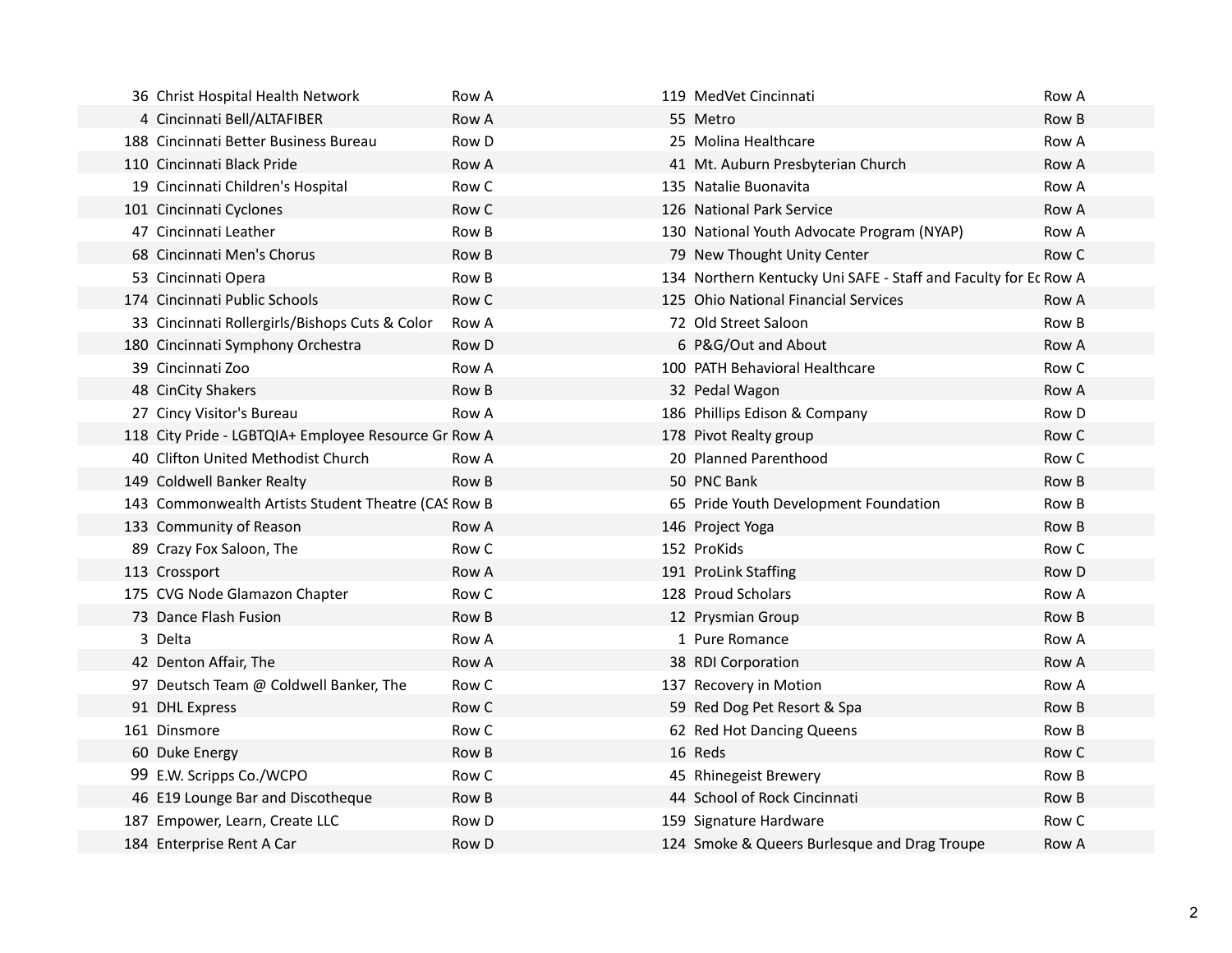|         | 115 Episcopal Diocese of Southern Ohio                | Row A | 138 St. Anne Episcopal Church - West Chester Ohio               | Row A |
|---------|-------------------------------------------------------|-------|-----------------------------------------------------------------|-------|
|         | 5 Equitas                                             | Row A | 166 Standard Textile                                            | Row C |
|         | 98 FamilyCare Counseling Solutions, LLC               | Row C | 93 Starbucks                                                    | Row C |
|         | 7 FC Cincinnati                                       | Row A | 168 Strategies to End Homelessness, Inc.                        | Row C |
|         | 151 Fidelity Investments                              | Row C | 165 Summit Hotel, The                                           | Row C |
|         | 17 Fifth Third                                        | Row C | 49 Sunrise Treatment Center                                     | Row B |
|         | 24 First Financial                                    | Row A | 78 T-Mobile                                                     | Row C |
| 112 FIS |                                                       | Row A | 21 Tabano                                                       | Row C |
|         | 64 Florence Christian Church                          | Row B | 37 Target                                                       | Row A |
|         | 155 Foreverland Farm                                  | Row C | 183 The American Foundation of Suicide Prevention               | Row D |
|         | 120 Friends of Driehaus                               | Row A | 144 The Atlas Tattoo Company                                    | Row B |
|         | 61 Friends of Reggie Harris                           | Row B | 30 The Birdcage                                                 | Row A |
|         | 129 Friends to Elect Jessica Miranda                  | Row A | 56 The Cellar Bar-Restaurant-Venue                              | Row B |
|         | 28 Frost Brown Todd                                   | Row A | 36 The Christ Hospital Health Network                           | Row A |
|         | 88 GE Aviation                                        | Row C | 89 The Crazy Fox Saloon                                         | Row C |
|         | 150 Girl Scouts of Western Ohio                       | Row B | 42 The Denton Affair                                            | Row A |
|         | 127 GLSEN Greater Cincinnati                          | Row A | 97 The Deutsch Team @ Coldwell Banker                           | Row C |
|         | 74 Good Judy's                                        | Row B | 140 The Gorilla Glue Company                                    | Row B |
|         | 92 Goodin For Clerk                                   | Row C | 63 The Karen Wellington Foundation                              | Row B |
|         | 140 Gorilla Glue Company, The                         | Row B | 165 The Summit Hotel                                            | Row C |
|         | 9 Graduate Hotels                                     | Row B | 13 Thermo Fischer Scientific                                    | Row B |
|         | 0A Grand Marshal                                      | Row A | 23 Thompson Hine                                                | Row A |
|         | <b>0B</b> Grand Marshal                               | Row A | 86 totes ISOTONER                                               | Row C |
|         | 22 Great Parks of Hamilton County                     | Row A | 14 Toyota - A                                                   | Row B |
|         | 33 Greater Cincinnati Water Works                     | Row A | 35 Transform Cincy                                              | Row A |
|         | 109 Greg Landsman for Congress (confirm name) Row A   |       | 52 TriState Prime Timers                                        | Row B |
|         | 182 Hamilton County Democratic Party                  | Row D | 105 Tristate Reconciling Community United Methodist             | Row C |
|         | 163 Hamilton County Democratic Party Judicial S Row C |       | 102 UC Health - Diversity Department                            | Row C |
|         | 177 Hamilton County Public Defender                   | Row C | 111 UC, LGBTQ Center                                            | Row A |
|         | 104 Hamilton County Public Library                    | Row C | 141 UFCW Local 75                                               | Row B |
|         | 10 Hard Rock Casino                                   | Row B | 83 Unitarian Universalist Cincinnati All City OWL Prograr Row C |       |
|         | 176 Hearing Speech & Deaf Center                      | Row C | <b>95 UPS</b>                                                   | Row C |
|         | 132 Hive13                                            | Row A | 26 US Bank                                                      | Row A |
|         | 172 Holstons Bakery                                   | Row C | 160 Vero RN, LLC                                                | Row C |
|         |                                                       |       |                                                                 |       |